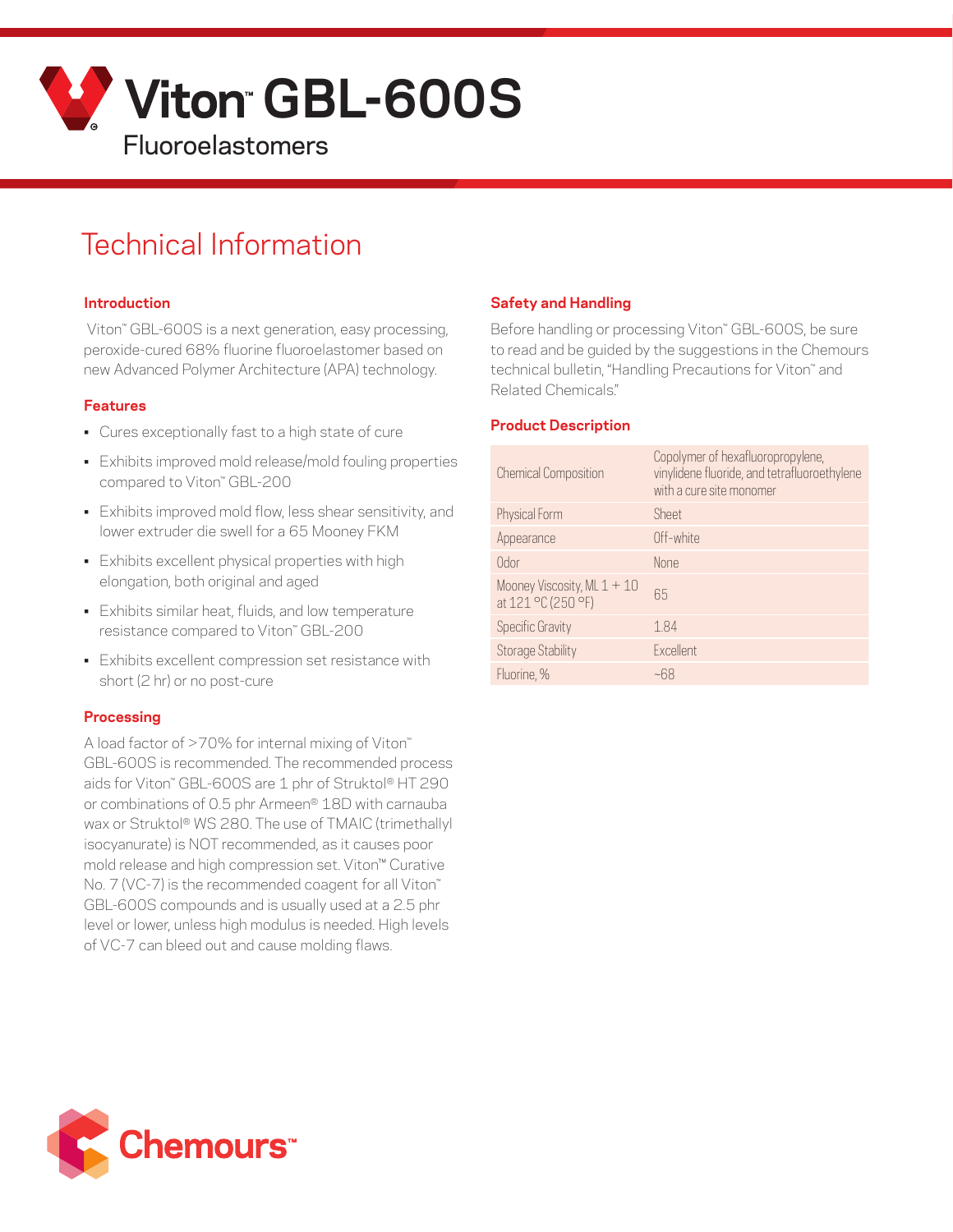# **Table 1. Comparison of General Properties of Viton™ GBL-600S**

|                                  |                                                                                                   | Viton" GBL-600S                 |
|----------------------------------|---------------------------------------------------------------------------------------------------|---------------------------------|
| Viton" GBL-600S                  |                                                                                                   | 100                             |
| Zinc Oxide                       |                                                                                                   | 3                               |
| N990 (MT Black)                  |                                                                                                   | 30                              |
| Viton" Curative No. 7 (VC-7)     |                                                                                                   | 3                               |
| Luperox <sup>®</sup> 101XL 45    |                                                                                                   | 3                               |
| Total phr                        |                                                                                                   | 139                             |
| Mooney Scorch at 121 °C (250 °F) |                                                                                                   |                                 |
| Minimum, MU                      |                                                                                                   | 31                              |
| 2 pt Rise, min                   |                                                                                                   | 23.6                            |
| 5 pt Rise, min                   |                                                                                                   | 25.1                            |
| 10 pt Rise, min                  |                                                                                                   | 25.8                            |
|                                  | ODR at 162 °C (324 °F), 3° Arc, 100 Range, 30 min Clock                                           |                                 |
| ML, dN.m                         |                                                                                                   | 16                              |
| ts2, min                         |                                                                                                   | 1.1                             |
| t'50, min                        |                                                                                                   | 2.1                             |
| t'90, min                        |                                                                                                   | 3.2                             |
| MH, dN.m                         |                                                                                                   | 144                             |
|                                  | MDR 2000 at 177 °C (351 °F), 0.5° Arc, 100 Range, 6 min Clock                                     |                                 |
| ML, dN.m                         |                                                                                                   | 1.7                             |
| ts2, min                         |                                                                                                   | 0.4                             |
| t'50, min                        |                                                                                                   | 0.6                             |
| t'90, min                        |                                                                                                   | 0.9                             |
| t'95, min                        |                                                                                                   | 1.1                             |
| MH, dN.m                         |                                                                                                   | 27.8                            |
|                                  | Rosand Capillary Rheometer at 100 °C (212 °F), 1.5 mm Die, L/D = 0/1 and 10/1                     |                                 |
| Piston Speed, mm/min             | Shear Rate, sec-1                                                                                 | Pressure, MPa (L/D = $0/1$ die) |
| $\overline{5}$                   | 44                                                                                                | 4.4                             |
| 12.7                             | 113                                                                                               | 5.3                             |
| 50.8                             | 452                                                                                               | 6.8                             |
| 127                              | 1,129                                                                                             | 8.1                             |
| 250                              | 2,222                                                                                             | 9.9                             |
|                                  | Physical Properties at RT-Original, Cured 7 min at 177 °C (351 °F), No Post-Cure                  |                                 |
| M10, MPa                         |                                                                                                   | $0.6\,$                         |
| M100, MPa                        |                                                                                                   | 3.3                             |
| Tb, MPa                          |                                                                                                   | 13.5                            |
| Eb, %                            |                                                                                                   | 332                             |
| Hardness, A, pts                 |                                                                                                   | 67                              |
|                                  | Hot Tear Strength at 150 °C (302 °F)—Original, Cured 7 min at 177 °C (351 °F), No Post-Cure       |                                 |
| Tear Die B, N/mm                 |                                                                                                   | 10.4                            |
|                                  | Physical Properties at RT-Original, Cured 7 min at 177 °C (351 °F), Post-Cured at 232 °C (450 °F) | 2 <sub>hr</sub>                 |
| M10, MPa                         |                                                                                                   | 0.7                             |
| M100, MPa                        |                                                                                                   | 4.4                             |
| Tb, MPa                          |                                                                                                   | 20.4                            |
| Eb, %                            |                                                                                                   | 324                             |
| Hardness, A, pts                 |                                                                                                   | 69                              |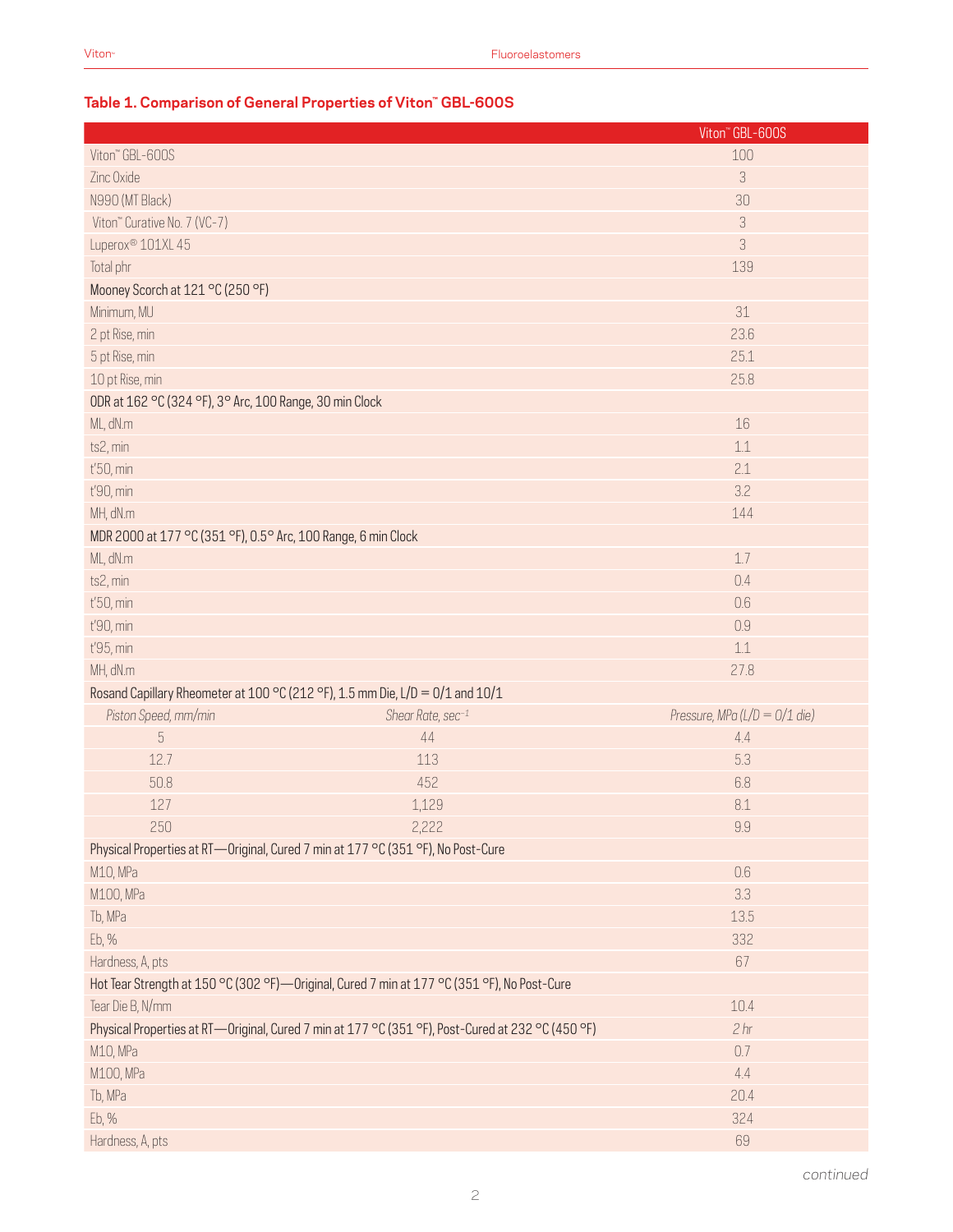# Viton™ GBL-600S Compression Set, Method B, O-Rings 22 hr at 200 °C (392 °F) – No Post-cure  $17$ – Post-cured at 232 °C (450 °F) 14 336 hr at 200 °C (392 °F) – No Post-cure 53 – Post-cured at 232 °C (450 °F) 56 Physical Properties at RT—Heat-Aged 70 hr at 250 °C (482 °F) in Oven (Slabs Post-Cured) M10, MPa 0.8 M100, MPa 4.3 Tb, MPa 20.8 Eb, % 306 Hardness, A, pts 71 Pt Change 2014 - Andreas Andreas Andreas Andreas Andreas Andreas Andreas Andreas Andreas Andreas Andreas Andre % Change, M10 14 % Change, M100 –1 % Change, Tb 2 % Change, Eb –6 Physical Properties at RT—Heat-Aged 70 hr at 275 °C (527 °F) in Oven (Slabs Post-Cured) M10, MPa 0.8 M100, MPa $\,$   $\,$  3.5  $\,$   $\,$  3.5  $\,$   $\,$  3.5  $\,$   $\,$  3.5  $\,$   $\,$  3.5  $\,$   $\,$  3.5  $\,$   $\,$  3.5  $\,$   $\,$  3.5  $\,$   $\,$  3.5  $\,$   $\,$  3.5  $\,$  3.5  $\,$  3.5  $\,$  3.5  $\,$  3.5  $\,$  3.5  $\,$  3.5  $\,$  3.5  $\,$  3.5 Tb, MPa  $15.7$ Eb, % 405 Hardness, A, pts 70 Pt Change 2014 - The Change 2014 - The Change 2014 - The Change 2014 - The Change 2014 - The Change 2014 - The % Change, M10 7  $\sim$  7  $\sim$  7  $\sim$  7  $\sim$  7  $\sim$  7  $\sim$  7  $\sim$  7  $\sim$  7  $\sim$  7  $\sim$  7  $\sim$  7  $\sim$  7  $\sim$  7  $\sim$  7  $\sim$  7  $\sim$  7  $\sim$  7  $\sim$  7  $\sim$  7  $\sim$  7  $\sim$  7  $\sim$  7  $\sim$  7  $\sim$  7  $\sim$  7  $\sim$  7  $\sim$  7  $\sim$  7  $\sim$  7  $\sim$ % Change, M100 –21 % Change, Tb –23 % Change, Eb 25 Physical Properties at RT—Heat-Aged 168 hr at 150 °C (302 °F) in Oven (Slabs Post-Cured) M10, MPa  $1.1$ M100, MPa $\,$  5.1  $\,$  5.1  $\,$  5.1  $\,$  5.1  $\,$  5.1  $\,$  5.1  $\,$  5.1  $\,$  5.1  $\,$  5.1  $\,$  5.1  $\,$  5.1  $\,$  5.1  $\,$  5.1  $\,$  5.1  $\,$  5.1  $\,$  5.1  $\,$  5.1  $\,$  5.1  $\,$  5.1  $\,$  5.1  $\,$  5.1  $\,$  5.1  $\,$  5.1  $\,$  Tb, MPa  $10.1$ Eb, % the contract of the contract of the contract of the contract of the contract of the contract of the contract of the contract of the contract of the contract of the contract of the contract of the contract of the con Hardness, A, pts 73 Pt Change 4 % Change, M10 49 % Change, M100 18 No. 2012 18:00:00 18:00:00 18:00:00 18:00:00 18:00:00 18:00:00 18:00:00 18:00:00 18:00:00 18:00:00 18:00:00 18:00:00 18:00:00 18:00:00 18:00:00 18:00:00 18:00:00 18:00:00 18:00:00 18:00:00 18:00:00 18:00: % Change, Tb  $-51$ % Change, Eb  $\,$  –51  $\,$ Volume Swell, % 0.9 Volume Swell After Immersion—Time and Temperature as Noted Fuel C, 168 hr at 23 °C (73 °F) 3.5 Methanol, 168 hr at 23 °C (73 °F) 54.5 Water, 168 hr at 100 °C (212 °F) 4.3

#### **Table 1. Comparison of General Properties of Viton™ GBL-600S (continued)**

**Compound Specific Gravity** 1.860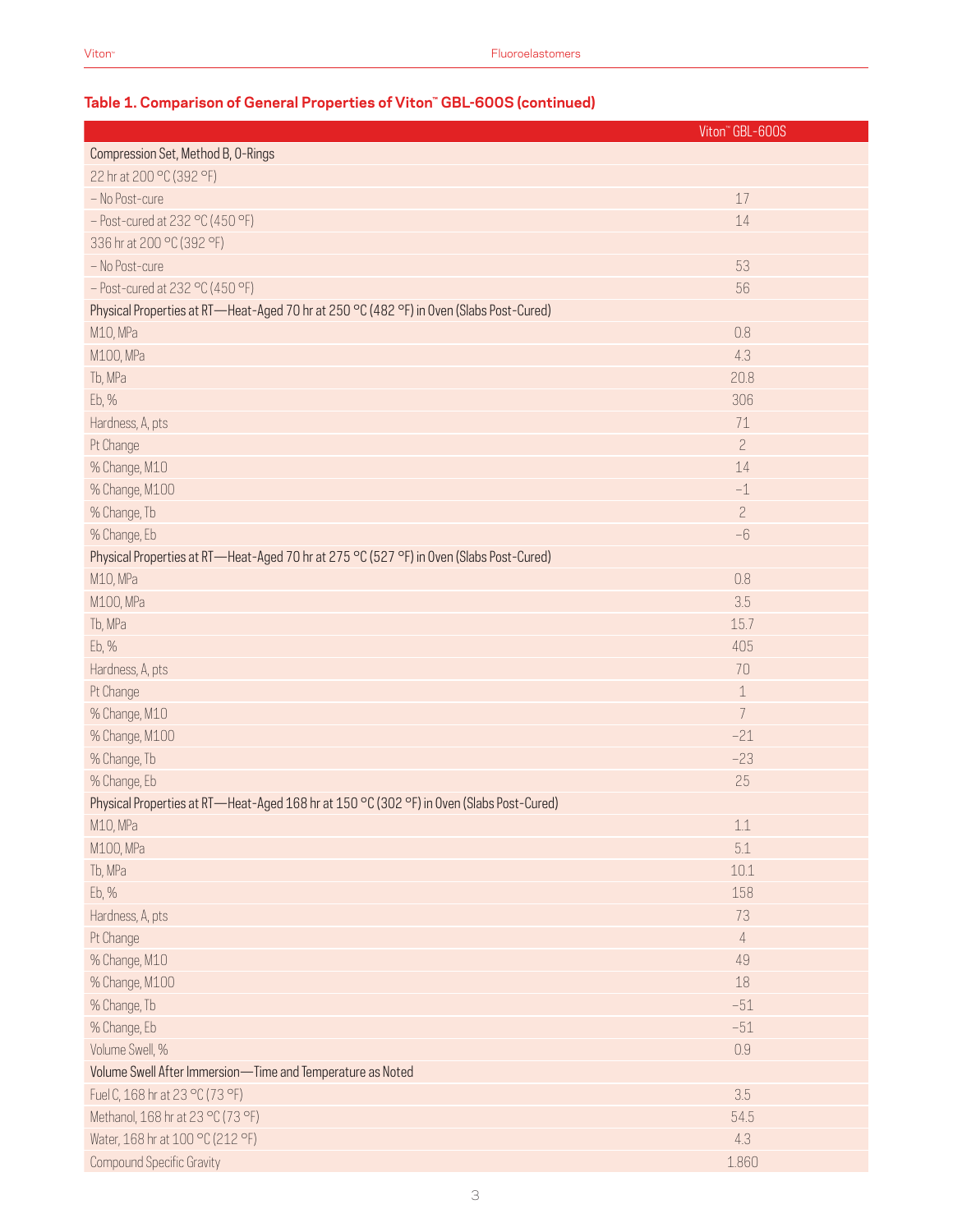# **Table 2. Viton™ GBL-600S—Filler Study**

Table 2 is a filler study where various levels of MT Black and different mineral fillers are tested in GBL-600S. The compounds all contain the process aid Armeen® 18D.

|                                                                                                        | 5-MT Black                 | 30-MT Black               | 60-MT Black | 40-Woolastocoat | $40 - BaSO4$               |
|--------------------------------------------------------------------------------------------------------|----------------------------|---------------------------|-------------|-----------------|----------------------------|
| Viton" GBL-600S                                                                                        | 100                        | 100                       | 100         | 100             | 100                        |
| N990 (MT Black)                                                                                        | $\sqrt{5}$                 | 30                        | 60          |                 | $\qquad \qquad -$          |
| Wollastocoat                                                                                           |                            |                           |             | $40\,$          |                            |
| Blanc Fixe (BaS04)                                                                                     |                            |                           |             |                 | 40                         |
| Armeen <sup>®</sup> 18D                                                                                | 0.5                        | 0.5                       | 0.5         | 0.5             | 0.5                        |
| Viton" Curative No. 7 (VC-7)                                                                           | $\ensuremath{\mathcal{S}}$ | $\mathcal{S}$             | 3           | 3               | $\ensuremath{\mathcal{S}}$ |
| Varox® DBPH-50                                                                                         | 3                          | $\ensuremath{\mathsf{3}}$ | 3           | 3               | $\ensuremath{\mathsf{3}}$  |
| Total phr                                                                                              | 111.5                      | 136.5                     | 166.5       | 146.5           | 146.5                      |
| Mooney Scorch at 121 °C (250 °F)                                                                       |                            |                           |             |                 |                            |
| Minimum, MU                                                                                            | 24                         | 28                        | 39          | 32              | 25                         |
| 2 pt Rise, min                                                                                         | 19.5                       | 10.7                      | 6.9         | 17.32           | 20.6                       |
| 5 pt Rise, min                                                                                         | >30                        | 13.2                      | 9.3         | 18.3            | 21.8                       |
| 10 pt Rise, min                                                                                        | $\qquad \qquad -$          | 15.2                      | 11.9        | 19.7            | 23.8                       |
| ODR at 162 °C (324 °F), 3° Arc, 100 Range, 30 min Clock                                                |                            |                           |             |                 |                            |
| ML, dN.m                                                                                               | 10                         | 15                        | 17          | 18              | 16                         |
| ts2, min                                                                                               | 2.3                        | 0.8                       | 0.6         | 0.8             | 0.9                        |
| t'50, min                                                                                              | 4.2                        | 1.3                       | 1.2         | 1.3             | 1.5                        |
| t'90, min                                                                                              | 5.4                        | 2.7                       | 2.6         | 2.0             | 2.9                        |
| MH, dN.m                                                                                               | 49                         | 138                       | 173         | 128             | 114                        |
| MDR 2000 at 177 °C (351 °F), 0.5° Arc, 100 Range, 6 min Clock                                          |                            |                           |             |                 |                            |
| ML, dN.m                                                                                               | 0.9                        | 1.6                       | 2.7         | 1.8             | 1.5                        |
| ts2, min                                                                                               | 0.8                        | 0.4                       | 0.3         | 0.4             | 0.5                        |
| t'50, min                                                                                              | 1.1                        | 0.6                       | 0.6         | 0.6             | 0.6                        |
| t'90, min                                                                                              | 2.0                        | $1.0\,$                   | $1.4\,$     | 0.8             | 0.9                        |
| t'95, min                                                                                              | 2.6                        | 1.4                       | 2.1         | 1.0             | 1.1                        |
| MH, dN.m                                                                                               | 16.6                       | 26.7                      | 45.5        | 25.4            | 20.7                       |
| Physical Properties at RT-Original, Cured 5 min at 177 °C (351 °F), No Post-Cure                       |                            |                           |             |                 |                            |
| M10, MPa                                                                                               | 0.4                        | 0.8                       | $1.4\,$     | 0.9             | 0.5                        |
| M100, MPa                                                                                              | 1.3                        | $3.0\,$                   | 5.9         | 3.5             | $1.5\,$                    |
| Tb, MPa                                                                                                | 11.0                       | 10.7                      | 10.0        | 11.6            | 12.2                       |
| Eb, %                                                                                                  | 423                        | 379                       | 300         | 423             | 441                        |
| Hardness, A, pts                                                                                       | 52                         | 69                        | 82          | 67              | 60                         |
| Physical Properties at RT—Original, Cured 5 min at 177 °C (351 °F), Post-Cured 2 hr at 232 °C (450 °F) |                            |                           |             |                 |                            |
| M10, MPa                                                                                               | 0.4                        | 0.9                       | 2.1         | 0.9             | 0.6                        |
| M100, MPa                                                                                              | 1.4                        | 3.9                       | 8.6         | 5.4             | $1.8\,$                    |
| Tb, MPa                                                                                                | 11.7                       | 16.3                      | 16.4        | 14.5            | 11.6                       |
| Eb, %                                                                                                  | 379                        | 335                       | 240         | 406             | 419                        |
| Hardness, A, pts                                                                                       | 55                         | 74                        | 87          | $70\,$          | 64                         |

*continued*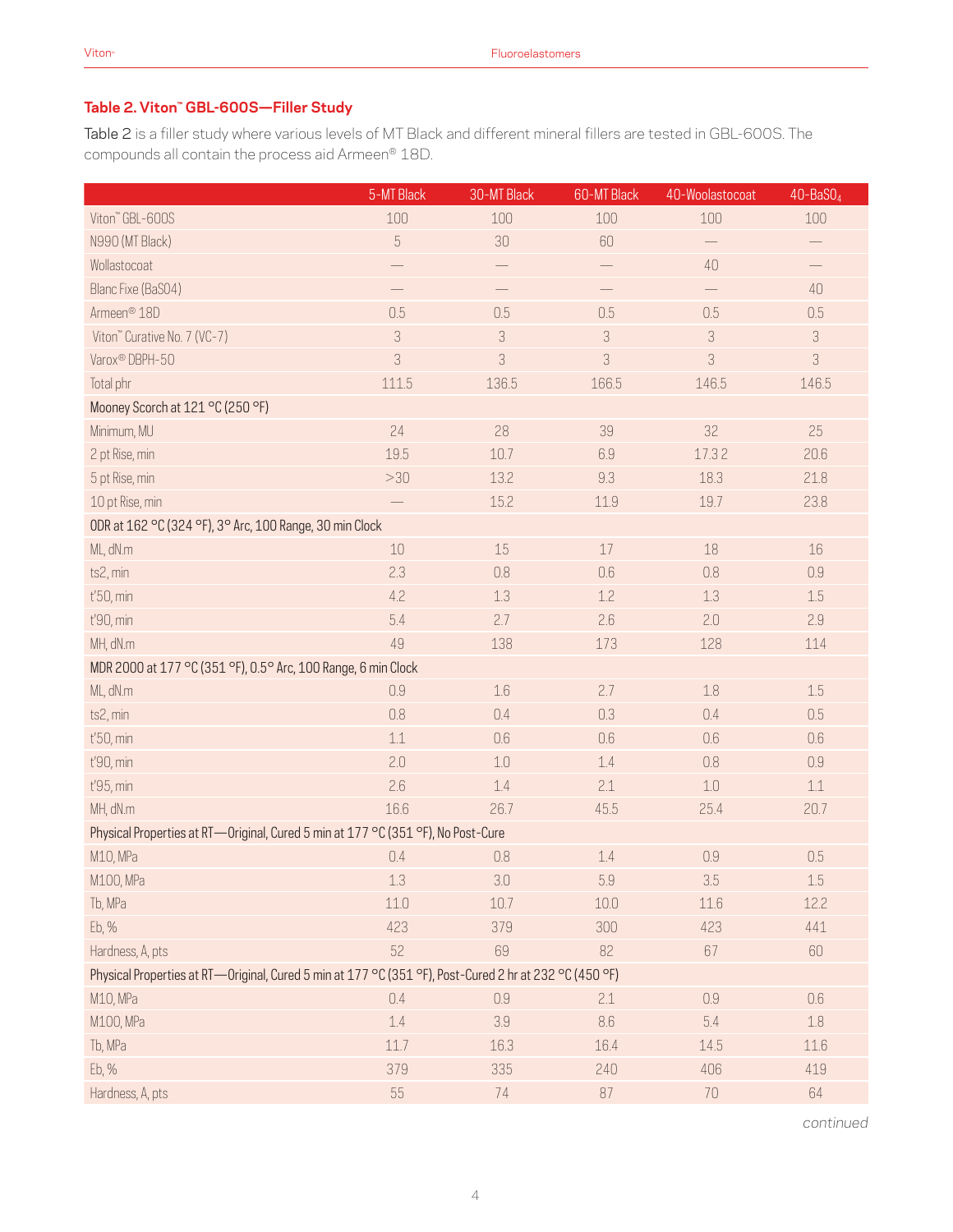| Table 2. Viton" GBL-600S-Filler Study (continued) |  |  |
|---------------------------------------------------|--|--|
|                                                   |  |  |

|                                                                      | 5-MT Black      | 30-MT Black     | 60-MT Black     | 40-Woolastocoat | $40 - BaSO4$    |
|----------------------------------------------------------------------|-----------------|-----------------|-----------------|-----------------|-----------------|
| Physical Properties at RT-Heat-Aged 70 hr at 250 °C (482 °F) in Oven |                 |                 |                 |                 |                 |
| M10, MPa                                                             | 0.3             | 1.1             | 2.9             | $1.0\,$         | 0.6             |
| M100, MPa                                                            | 1.2             | 4.8             | 10.2            | 7.7             | 3.0             |
| Tb, MPa                                                              | 19.5            | 18.4            | 19.1            | 13.2            | 15.2            |
| Eb, %                                                                | 492             | 341             | 200             | 285             | 440             |
| Hardness, A, pts                                                     | 56              | 77              | 87              | 71              | 66              |
| Pt Change                                                            | $\mathbf 1$     | 3               | $\mathbf 0$     | $\perp$         | $\overline{c}$  |
| % Change, M10                                                        | $-11$           | 24              | 39              | $6\,$           | $\sqrt{5}$      |
| % Change, M100                                                       | $-12$           | 22              | 18              | 41              | 60              |
| % Change, Tb                                                         | 67              | 13              | 17              | $-9$            | 31              |
| % Change, Eb                                                         | 30              | $\overline{c}$  | $-17$           | $-30$           | $\overline{5}$  |
| Physical Properties at RT-Heat-Aged 70 hr at 250 °C (482 °F) in Oven |                 |                 |                 |                 |                 |
| M10, MPa                                                             | 0.4             | 1.1             | 3.2             | 1.2             | 0.7             |
| M100, MPa                                                            | 1.5             | 5.2             | 9.3             | 7.0             | 2.1             |
| Tb, MPa                                                              | 4.7             | 10.2            | 11.7            | 8.4             | 3.9             |
| Eb, %                                                                | 268             | 179             | 127             | 132             | 253             |
| Hardness, A, pts                                                     | 58              | 76              | 89              | 73              | 66              |
| Pt Change                                                            | $\mathcal{S}$   | $\overline{c}$  | $\overline{c}$  | 3               | $\overline{c}$  |
| % Change, M10                                                        | $-5$            | 22              | 49              | 36              | 18              |
| % Change, M100                                                       | 10              | 33              | 9               | 29              | 14              |
| % Change, Tb                                                         | $-60$           | $-37$           | $-29$           | $-43$           | $-66$           |
| % Change, Eb                                                         | $-29$           | $-46$           | $-47$           | $-68$           | $-40$           |
| Volume Change, %                                                     | 1.4             | 1.2             | 1.1             | 1.2             | 1.5             |
| Compression Set, Method B, O-Rings                                   | 2 <sub>hr</sub> | 2 <sub>hr</sub> | 2 <sub>hr</sub> | 2 <sub>hr</sub> | 2 <sub>hr</sub> |
| 22 hr at 200 °C (392 °F)                                             |                 |                 |                 |                 |                 |
| - No Post-cure                                                       | 21              | 34              | 37              | 24              | 43              |
| $-$ Post-cured at 232 °C (450 °F)                                    | 17              | 29              | 31              | 21              | 28              |
| Volume Swell After Immersion                                         |                 |                 |                 |                 |                 |
| Fuel C, 168 hr at 23 °C (73 °F)                                      | 6.9             | 6.0             | 5.9             | 4.7             | 4.9             |
| Methanol, 168 hr at 23 °C (73 °F)                                    | 77              | 51              | 37              | 61              | 78              |
| Water, 168 hr at 100 °C (212 °F)                                     | 6.7             | 3.9             | 4.0             | 8.6             | 9.7             |
| Compound Specific Gravity                                            | 1.84            | 1.84            | 1.84            | 2.05            | 2.19            |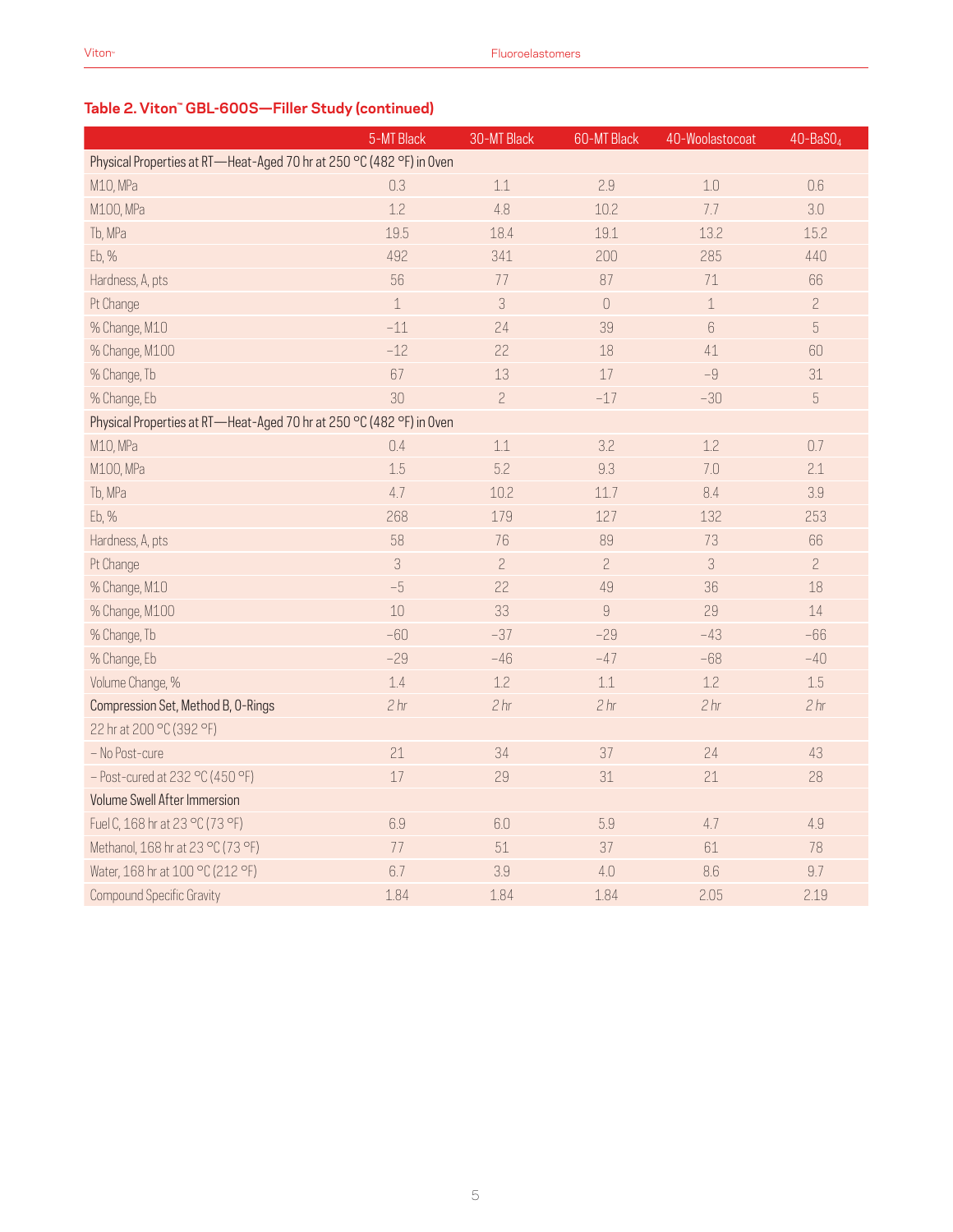#### **Table 3. Viton™ GBL-600S—Process Aid Study**

In Table 3, various process aids are evaluated in Viton™ GBL-600S. While Armeen® 18D is the preferred process aid, due to its excellent mold release, it can be seen that Armeen® accelerates the cure rate and hurts scorch life. Armeen® also seems to retard the completion of cure in the short post-cure cycle. Compounds with Armeen® do better with a 6 hr, rather than 2 hr, post-cure. Struktol® WS280 and carnauba wax did not seem to affect scorch life as much as Armeen®. Compounds with 1–1.5 phr of process aid seems to need the longer 6–8 hr post-cure to optimize properties. Struktol® WS280 seems to aid mold flow best, followed by carnauba wax (see spider mold results). New process aid Struktol® HT290 was developed after this study was run; but, recent results indicate that at a 1 phr level, it tends to be superior to a 0.5 phr Armeen® 18D/Strucktol® WS280 system.

|                                                               |                   | A26-01<br>Viton" GBL-600S                                                                                                                | A26-02<br>8650          | A26-03<br>8650                      | $A26 - 04$<br>8650    | A26-05<br>$0.5$ phr        | A26-06<br>$0.8$ phr        |
|---------------------------------------------------------------|-------------------|------------------------------------------------------------------------------------------------------------------------------------------|-------------------------|-------------------------------------|-----------------------|----------------------------|----------------------------|
|                                                               |                   | <b>No</b><br>PA                                                                                                                          | $0.5$ phr<br><b>18D</b> | $0.5$ phr<br><b>WS280</b>           | 1 phr<br>Carnauba Wax | <b>18D</b><br><b>WS280</b> | <b>18D</b><br><b>WS280</b> |
| Viton" GBL-600S                                               |                   | 100                                                                                                                                      | 100                     | 100                                 | 100                   | 100                        | 100                        |
| Zinc Oxide                                                    |                   | 3                                                                                                                                        | 3                       | 3                                   | 3                     | 3                          | 3                          |
| N990 (MT Black)                                               |                   | 30                                                                                                                                       | 30                      | 30                                  | 30                    | 30                         | 30                         |
| Armeen <sup>®</sup> 18D                                       |                   |                                                                                                                                          | 0.5                     |                                     |                       | 0.5                        | 0.8                        |
| Struktol® WS280                                               |                   |                                                                                                                                          |                         | 0.5                                 |                       | 0.5                        | 0.8                        |
| Carnauba Wax                                                  |                   | $\overline{\phantom{0}}$                                                                                                                 | $\qquad \qquad -$       |                                     | $\mathbf 1$           | $\qquad \qquad -$          |                            |
| Viton" Curative No. 7 (VC-7)                                  |                   | 3                                                                                                                                        | 3                       | 3                                   | 3                     | 3                          | $\ensuremath{\mathcal{S}}$ |
| Varox <sup>®</sup> DBPH-50                                    |                   | $\overline{c}$                                                                                                                           | $\overline{c}$          | $\overline{c}$                      | $\overline{c}$        | $\overline{c}$             | $\overline{c}$             |
| Total phr                                                     |                   | 138                                                                                                                                      | 138.5                   | 138.5                               | 139                   | 139                        | 139.6                      |
|                                                               |                   | Banbury mixed "right side up" (polymer/metal oxide/N990/peroxide in-ram down) with process aids and VC-7 added at a 70 °C (158 °F) sweep |                         |                                     |                       |                            |                            |
| Mooney Scorch at 121 °C (250 °F)                              |                   |                                                                                                                                          |                         |                                     |                       |                            |                            |
| Minimum, MU                                                   |                   | 36                                                                                                                                       | 30                      | 35                                  | 31                    | 29                         | 28                         |
| 2 pt Rise, min                                                |                   | >30                                                                                                                                      | 9.6                     | >30                                 | 29.8                  | 12.3                       | >10.9                      |
| 5 pt Rise, min                                                |                   |                                                                                                                                          | 12.8                    |                                     | >30                   | 15.6                       | 14.6                       |
| 10 pt Rise, min                                               |                   |                                                                                                                                          | 15.9                    |                                     |                       | 18.4                       | 17.9                       |
| MDR 2000 at 177 °C (351 °F), 0.5° Arc, 100 Range, 6 min Clock |                   |                                                                                                                                          |                         |                                     |                       |                            |                            |
| ML, dN.m                                                      |                   | 1.7                                                                                                                                      | 1.5                     | 1.6                                 | 1.5                   | 1.5                        | 1.5                        |
| ts2, min                                                      |                   | 0.5                                                                                                                                      | 0.4                     | 0.5                                 | 0.5                   | 0.4                        | 0.4                        |
| t'50, min                                                     |                   | 0.7                                                                                                                                      | 0.7                     | 0.7                                 | 0.7                   | 0.7                        | 0.7                        |
| t'90, min                                                     |                   | 1.2                                                                                                                                      | 1.1                     | 1.1                                 | 1.2                   | 1.2                        | 1.2                        |
| t'95, min                                                     |                   | 1.5                                                                                                                                      | 1.5                     | 1.4                                 | 1.6                   | 1.6                        | 1.6                        |
| MH, dN.m                                                      |                   | 27.6                                                                                                                                     | 25.5                    | 28.4                                | 26.4                  | 25.7                       | 23.8                       |
|                                                               |                   | Rosand Capillary Rheometer at 100 °C (212 °F), 1.5 mm Die, L/D = 0/1 and 10/1                                                            |                         |                                     |                       |                            |                            |
| Piston Speed, mm/min                                          | Shear Rate, sec-1 |                                                                                                                                          |                         | Pressure, MPa (L/D = 0/1 short die) |                       |                            |                            |
| 5                                                             | 44                | 4.0                                                                                                                                      | 2.9                     | 0.9                                 | 3.2                   | 2.8                        | 1.0                        |
| 12.7                                                          | 113               | 4.9                                                                                                                                      | 3.9                     | 4.6                                 | 4.1                   | 3.8                        | 3.5                        |
| 50.8                                                          | 452               | 6.3                                                                                                                                      | 5.6                     | 6.2                                 | 5.6                   | 5.4                        | $5.0\,$                    |
| 127                                                           | 1,129             | 7.4                                                                                                                                      | 7.3                     | 7.8                                 | 7.1                   | 6.9                        | 6.5                        |
| 250                                                           | 2,221             | 8.9                                                                                                                                      | 9.1                     | 9.4                                 | 8.8                   | 8.6                        | 8.3                        |
|                                                               |                   | Spider Mold Flow Test-Sprue 0.0625 in (~1.6 mm), Cured 7 min at 177 °C (351 °F)                                                          |                         |                                     |                       |                            |                            |
| Total Shot Weight, g                                          |                   | 31.7                                                                                                                                     | 31.9                    | 31.9                                | 32.0                  | 31.9                       | 31.4                       |
| Weight of Spider, g                                           |                   | 12.5                                                                                                                                     | 11.7                    | 20.6                                | 18.7                  | 16.1                       | 18.5                       |
| Fill Factor, %                                                |                   | 39                                                                                                                                       | 37                      | 64                                  | 58                    | $51\,$                     | 59                         |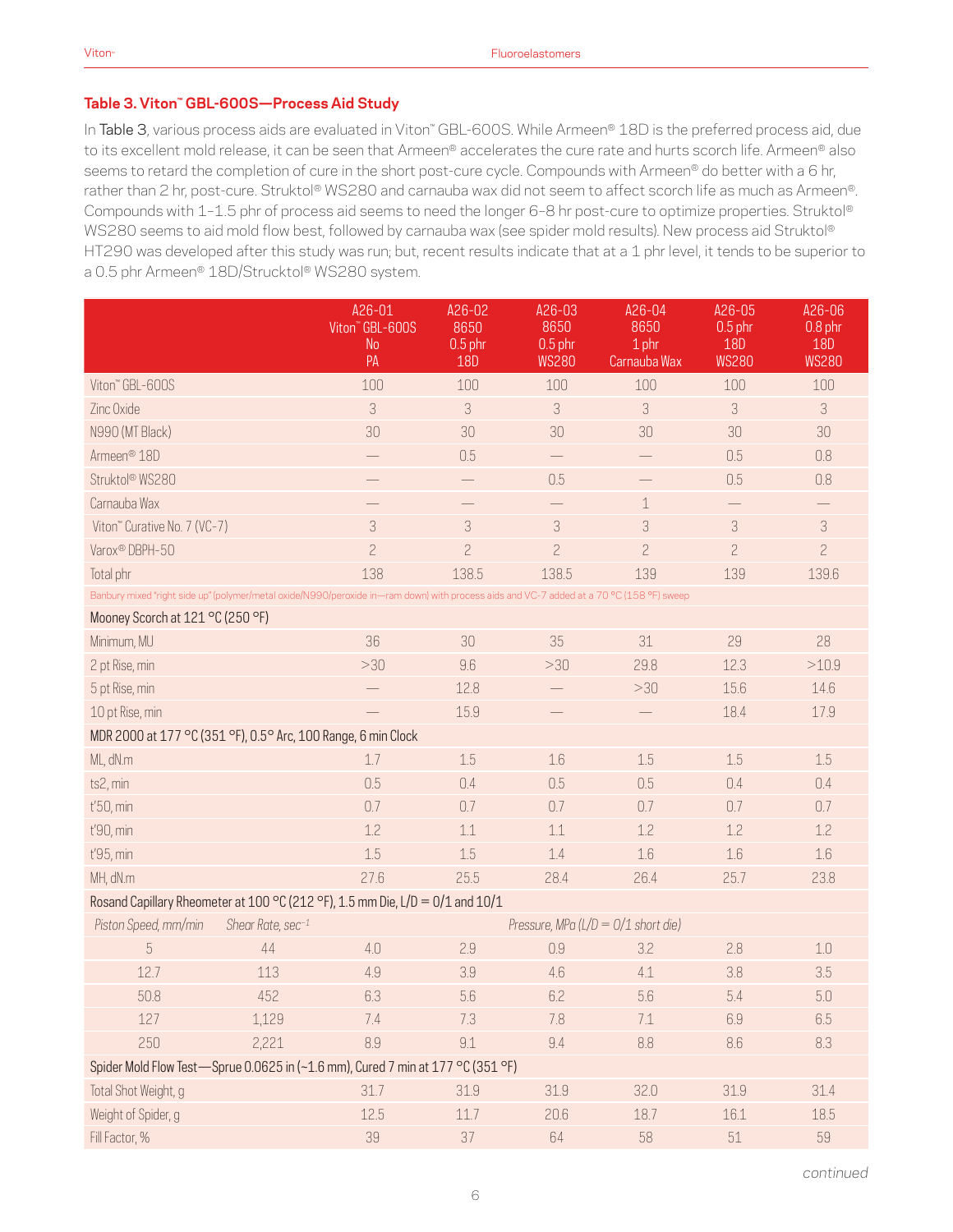# **Table 3. Viton™ GBL-600S—Process Aid Study (continued)**

|                                                                                                               | A26-01                | A26-02                               | A26-03              | A26-04         | A26-05                  | A26-06                  |
|---------------------------------------------------------------------------------------------------------------|-----------------------|--------------------------------------|---------------------|----------------|-------------------------|-------------------------|
|                                                                                                               | Viton" GBL-600S<br>No | 8650<br>$0.5$ phr                    | 8650<br>$0.5$ phr   | 8650<br>1 phr  | $0.5$ phr<br><b>18D</b> | $0.8$ phr<br><b>18D</b> |
|                                                                                                               | PA                    | <b>18D</b>                           | <b>WS280</b>        | Carnauba Wax   | <b>WS280</b>            | <b>WS280</b>            |
| Physical Properties at RT-Original, Cured 7 min at 177 °C (351 °F), No Post-Cure                              |                       |                                      |                     |                |                         |                         |
| M10, MPa                                                                                                      | 0.7                   | 0.7                                  | 0.7                 | 0.9            | 0.7                     | 0.8                     |
| M100, MPa                                                                                                     | 2.9                   | 2.7                                  | 2.9                 | 2.9            | 2.7                     | 2.7                     |
| Tb, MPa                                                                                                       | 12.0                  | 10.9                                 | 10.2                | 10.5           | 10.8                    | 10.8                    |
| Eb, %                                                                                                         | 370                   | 407                                  | 271                 | 380            | 416                     | 434                     |
| Hardness, A, pts                                                                                              | 67                    | 67                                   | 67                  | 70             | 68                      | 67                      |
| Physical Properties at RT-Original, Cured 7 min at 177 °C (351 °F), 2 hr Post-Cured at 232 °C (450 °F)        |                       |                                      |                     |                |                         |                         |
| M10, MPa                                                                                                      | 0.8                   | 0.9                                  | 0.6                 | 1.0            | 0.8                     | 1.0                     |
| M100, MPa                                                                                                     | 3.8                   | 3.5                                  | 3.5                 | 3.4            | 3.2                     | 3.3                     |
| Tb, MPa                                                                                                       | 16.3                  | 14.0                                 | 16.4                | 12.3           | 12.4                    | 11.4                    |
| Eb, %                                                                                                         | 321                   | 362                                  | 337                 | 361            | 364                     | 379                     |
| Hardness, A, pts                                                                                              | 69                    | 71                                   | 71                  | 73             | 72                      | 73                      |
| Physical Properties at RT-Original, Cured 7 min at 177 °C (351 °F), 5.5 hr Post-Cured at 232 °C (450 °F)      |                       |                                      |                     |                |                         |                         |
| M10, MPa                                                                                                      | 0.8                   | 1.0                                  | 0.8                 | 1.0            | $1.0\,$                 | 1.2                     |
| M100, MPa                                                                                                     | 3.8                   | 3.9                                  | 3.9                 | 3.8            | 3.8                     | 4.1                     |
| Tb, MPa                                                                                                       | 17.8                  | 18.5                                 | 18.7                | 16.7           | 17.5                    | 18.2                    |
| Eb, %                                                                                                         | 295                   | 314                                  | 305                 | 336            | 317                     | 364                     |
| Hardness, A, pts                                                                                              | 71                    | 74                                   | 72                  | 74             | 72                      | 76                      |
| Physical Properties at RT-Original, Cured 7 min at 177 °C (351 °F), 8 hr Post-Cured at 232 °C (450 °F)        |                       |                                      |                     |                |                         |                         |
| M10, MPa                                                                                                      | 0.8                   | 1.0                                  | 0.8                 | $1.1\,$        | $1.0\,$                 | 1.2                     |
| M100, MPa                                                                                                     | 3.8                   | 4.2                                  | 4.0                 | 4.0            | 4.0                     | 4.2                     |
| Tb, MPa                                                                                                       | 18.9                  | 20.3                                 | 18.5                | 18.4           | 18.9                    | 18.0                    |
| Eb, %                                                                                                         | 312                   | 354                                  | 293                 | 339            | 345                     | 325                     |
| Hardness, A, pts                                                                                              | 71                    | 74                                   | 72                  | 75             | 75                      | 76                      |
| Physical Properties at RT-Heat-Aged 70 hr at 250 °C (482 °F) Oven (After 2 hr at 232 °C [450 °F] Post-Cure)   |                       |                                      |                     |                |                         |                         |
| M10, MPa                                                                                                      | 0.8                   | 1.1                                  | 0.9                 | 1.2            | 1.1                     | 1.29                    |
| M100, MPa                                                                                                     | 3.7                   | 4.5                                  | 4.0                 | 4.8            | 4.4                     | 4.8                     |
| Tb, MPa                                                                                                       | 18.1                  | 19.2                                 | 19.9                | 19.6           | 19.6                    | 18.6                    |
| Eb, %                                                                                                         | 296                   | 300                                  | 321                 | 313            | 323                     | 336                     |
| Hardness, A, pts                                                                                              | 71                    | 74                                   | 72                  | 76             | 75                      | 77                      |
| Pt Change                                                                                                     | $\overline{c}$        | 3                                    | $\mathbf 1$         | 3              | 3                       | $\overline{4}$          |
| % Change, M10                                                                                                 | 7                     | 19                                   | $\overline{9}$      | 21             | 30                      | 29                      |
| % Change, M100                                                                                                | 4                     | 29                                   | 14                  | 42             | 39                      | 46                      |
| % Change, Tb                                                                                                  | 11                    | 38                                   | 21                  | 59             | 58                      | 63                      |
| % Change, Eb                                                                                                  | $-8$                  | $-17$                                | $-5$                | $-13$          | $-11$                   | $-11$                   |
| Physical Properties at RT-Heat-Aged 70 hr at 250 °C (482 °F) Oven (After 5.5 hr at 232 °C [450 °F] Post-Cure) |                       |                                      |                     |                |                         |                         |
| M10, MPa                                                                                                      | 0.8                   | 1.1                                  | 0.9                 | 1.2            | 1.1                     | 1.32                    |
| M100, MPa                                                                                                     | 3.8                   | 4.5                                  | 4.0                 | 4.8            | 4.6                     | $5.0\,$                 |
| Tb, MPa                                                                                                       | 18.4                  | 19.2                                 | 20.3                | 19.5           | 19.3                    | 18.7                    |
| Eb, %                                                                                                         | 296                   | 303                                  | 335                 | 306            | 323                     | 327                     |
| Hardness, A, pts                                                                                              | 71                    | 74                                   | 72                  | 76             | 76                      | 77                      |
| Pt Change                                                                                                     | $\mathbf 0$           | $\begin{matrix} 0 \\ 0 \end{matrix}$ | $\mathsf{O}\xspace$ | $\overline{c}$ | $\overline{4}$          | $\mathbf 1$             |
| % Change, M10                                                                                                 | 3                     | 6                                    | 10                  | 19             | $\, 8$                  | $\mathcal G$            |
| % Change, M100                                                                                                | $\overline{c}$        | 15                                   | $\overline{c}$      | 28             | 21                      | 20                      |
| % Change, Tb                                                                                                  | 3                     | $\overline{4}$                       | $\overline{9}$      | 17             | $11\,$                  | $\overline{2}$          |
| % Change, Eb                                                                                                  |                       | $-4$                                 | 10                  | $-9$           | $\overline{c}$          | $-10$                   |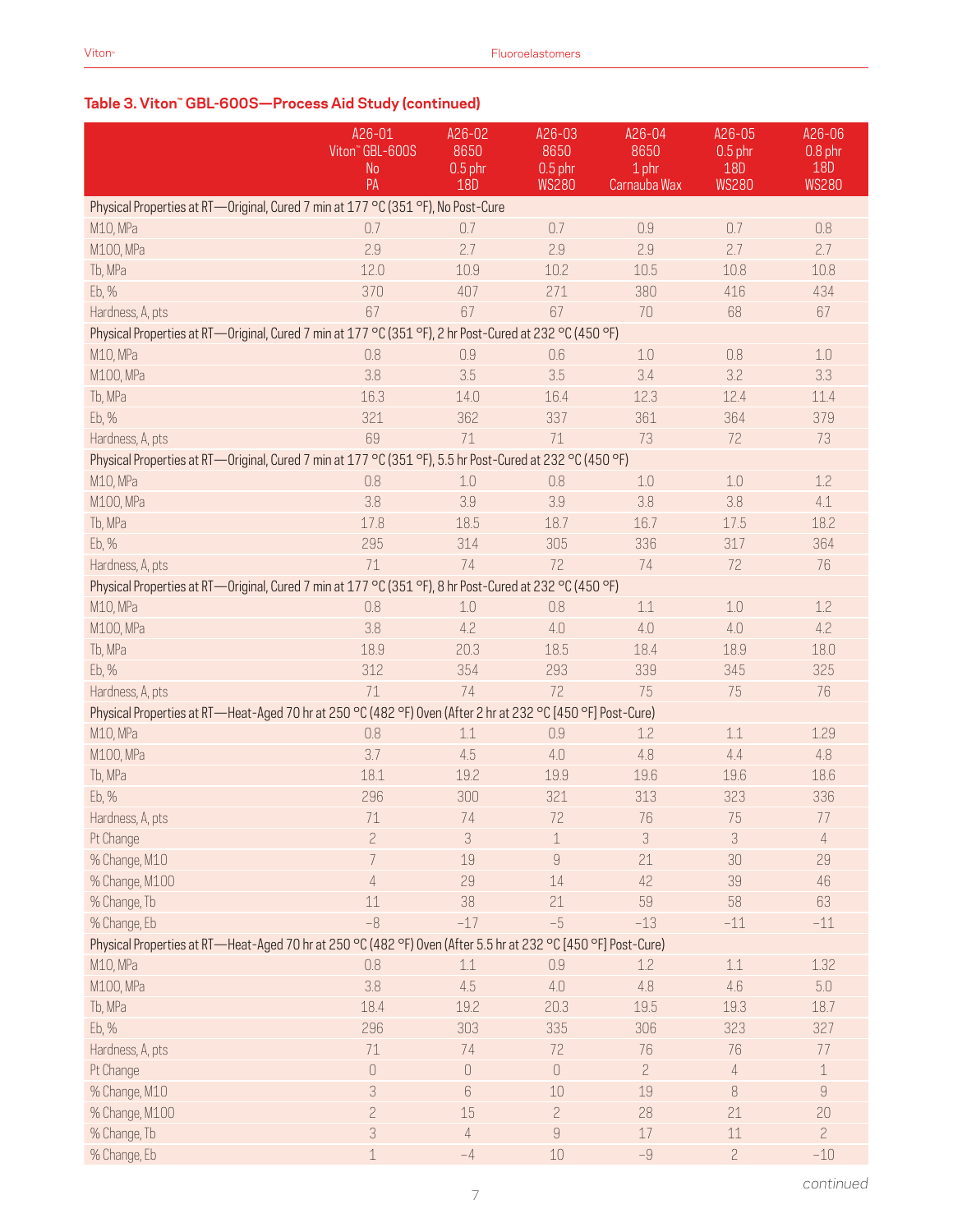## **Table 3. Viton™ GBL-600S—Process Aid Study (continued)**

|                                                                                                             | A26-01<br>Viton" GBL-600S | A26-02<br>8650 | A26-03<br>8650 | A26-04<br>8650 | A26-05<br>$0.5$ phr | A26-06<br>$0.8$ phr |
|-------------------------------------------------------------------------------------------------------------|---------------------------|----------------|----------------|----------------|---------------------|---------------------|
|                                                                                                             | No                        | $0.5$ phr      | $0.5$ phr      | 1 phr          | 18D                 | 18D                 |
|                                                                                                             | PA                        | <b>18D</b>     | <b>WS280</b>   | Carnauba Wax   | <b>WS280</b>        | <b>WS280</b>        |
| Physical Properties at RT—Heat-Aged 70 hr at 250 °C (482 °F) Oven (After 8 hr at 232 °C [450 °F] Post-Cure) |                           |                |                |                |                     |                     |
| M10, MPa                                                                                                    | 0.8                       | 1.1            | 0.9            | 1.2            | $1.1\,$             | 1.29                |
| M100, MPa                                                                                                   | 3.6                       | 4.6            | 4.1            | 4.8            | 4.6                 | $5.0\,$             |
| Tb, MPa                                                                                                     | 18.7                      | 19.0           | 20.4           | 19.6           | 20.1                | 19.1                |
| Eb, %                                                                                                       | 317                       | 302            | 336            | 309            | 334                 | 344                 |
| Hardness, A, pts                                                                                            | 72                        | 75             | 72             | 76             | 76                  | 77                  |
| Pt Change                                                                                                   | $\mathbf 1$               | $\mathbf 1$    | $\cup$         | $\mathbf 1$    | $\mathbf 1$         | $\mathbf 1$         |
| % Change, M10                                                                                               | 7                         | $\overline{4}$ | $\overline{9}$ | 11             | 8                   | 8                   |
| % Change, M100                                                                                              | $-4$                      | 10             | $\overline{c}$ | 21             | 16                  | 18                  |
| % Change, Tb                                                                                                | $-1$                      | $-6$           | 11             | 7              | $\overline{7}$      | 7                   |
| % Change, Eb                                                                                                | $\overline{c}$            | $-15$          | 14             | $-9$           | $-3$                | 6                   |
| Compression Set, Method B, O-Rings                                                                          |                           |                |                |                |                     |                     |
| 22 hr at 200 °C (392 °F)                                                                                    |                           |                |                |                |                     |                     |
| - No Post-cure                                                                                              | 20                        | 31             | 19             | 27             | 34                  | 49                  |
| $-$ Post-cured 2 hr at 232 °C (450 °F)                                                                      | 14                        | 20             | 13             | 20             | 20                  | 29                  |
| - Post-cured 5.5 hr at 232 °C (450 °F)                                                                      | 16                        | 20             | 14             | 19             | 20                  | 23                  |
| $-$ Post-cured 8 hr at 232 °C (450 °F)                                                                      | 14                        | 19             | 13             | 14             | 16                  | 21                  |
| 70 hr at 200 °C (392 °F)                                                                                    |                           |                |                |                |                     |                     |
| - No Post-cure                                                                                              | 30                        | 47             | 29             | 43             | 49                  | 63                  |
| $-$ Post-cured 2 hr at 232 °C (450 °F)                                                                      | 26                        | 34             | 23             | 33             | 36                  | 46                  |
| - Post-cured 5.5 hr at 232 °C (450 °F)                                                                      | 24                        | 29             | 21             | 21             | 31                  | 37                  |
| $-$ Post-cured 8 hr at 232 °C (450 °F)                                                                      | 24                        | 29             | 23             | 23             | 29                  | 39                  |
| Compression Set, Method B, Plied Discs                                                                      |                           |                |                |                |                     |                     |
| 22 hr at 200 °C (392 °F)                                                                                    |                           |                |                |                |                     |                     |
| $-$ Post-cured 2 hr at 232 °C (450 °F)                                                                      | 10                        | 15             | 10             | 14             | 16                  | 22                  |
| - Post-cured 5.5 hr at 232 °C (450 °F)                                                                      | 11                        | 14             | 11             | 13             | 16                  | 21                  |
| $-$ Post-cured 8 hr at 232 °C (450 °F)                                                                      | 12                        | 15             | 11             | $14\,$         | 16                  | 20                  |
| 70 hr at 200 °C (392 °F)                                                                                    |                           |                |                |                |                     |                     |
| $-$ Post-cured 2 hr at 232 °C (450 °F)                                                                      | 12                        | 25             | 13             | 20             | 25                  | 34                  |
| - Post-cured 5.5 hr at 232 °C (450 °F)                                                                      | 17                        | 20             | 14             | $17\,$         | 21                  | 27                  |
| $-$ Post-cured 8 hr at 232 °C (450 °F)                                                                      | 18                        | 23             | 16             | 18             | 23                  | 30                  |
| Volume Swell After Immersion-Time and Temperature as Noted                                                  |                           |                |                |                |                     |                     |
| Fuel C, 168 hr at 23 °C (73 °F)                                                                             | 12                        | 25             | 13             | 20             | 25                  | 34                  |
| CM15 Fuel, 168 hr at 23 °C (73 °F)                                                                          | 17                        | 20             | 14             | $17\,$         | 21                  | 27                  |
| Water, 168 hr at 100 °C (212 °F)                                                                            | 18                        | 23             | 16             | $18\,$         | 23                  | 30                  |
| Low Temperature Properties, Tg by DSC, °C                                                                   |                           |                |                |                |                     |                     |
| - No Post-cure                                                                                              | $-22.4$                   | $-22.4$        | $-21.8$        | $-21.2$        | $-21.8$             | $-21.8$             |
| - Post-cured 2 hr                                                                                           | $-19.2$                   | $-18.8$        | $-18.6$        | $-18.6$        | $-18.8$             | $-18.8$             |
| - Post-cured 5.5 hr                                                                                         | $-18.7$                   | $-18.3$        | $-18.1$        | $-18.2$        | $-18.6$             | $-18.9$             |
| - Post-cured 8 hr                                                                                           | $-18.7$                   | $-18.9$        | $-18.5$        | $-18.0$        | $-18.3$             | $-18.5$             |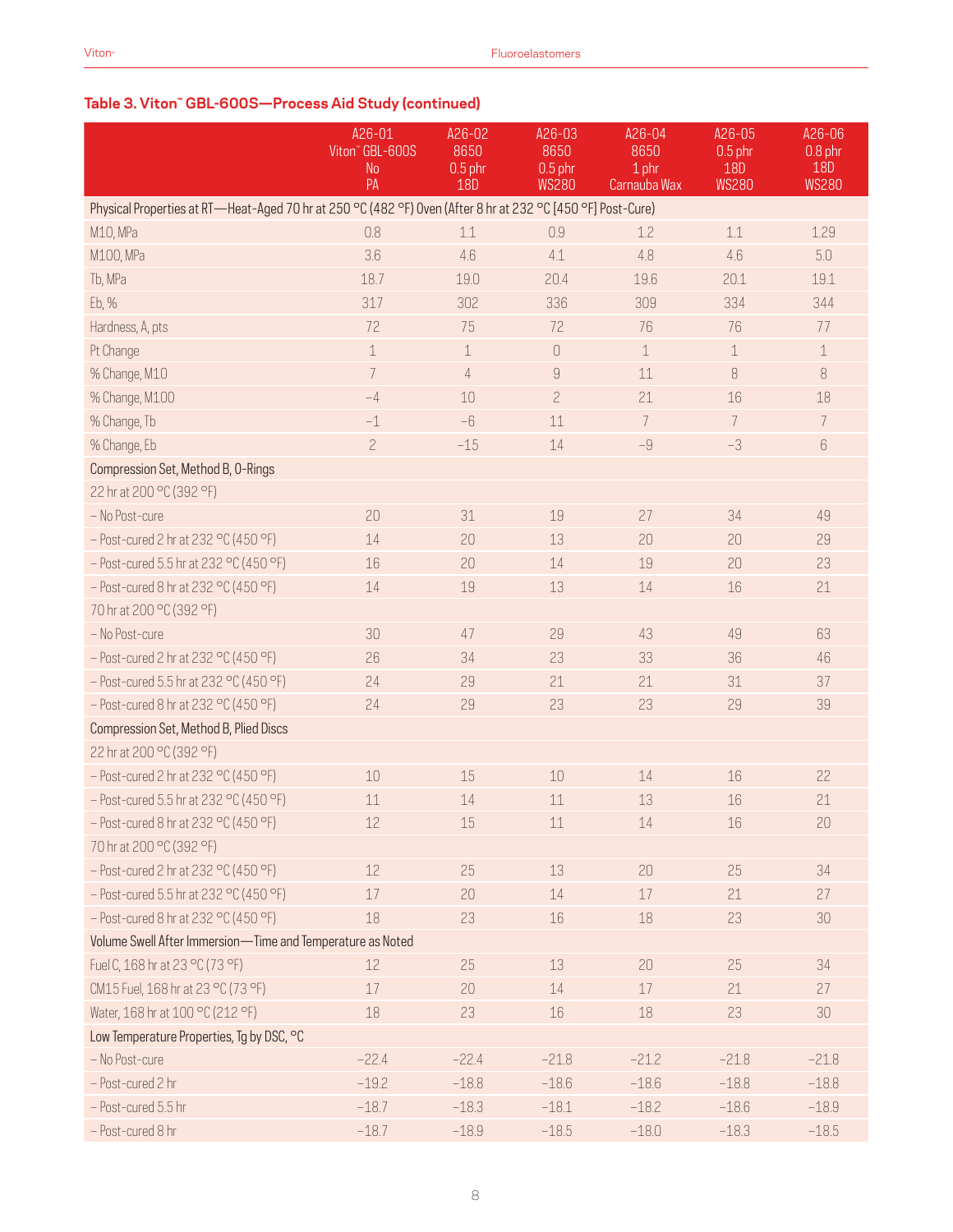#### **Table 4. Viton™ GBL-600S—Screening DOE on Viton™ Curative No. 7 (VC-7) Peroxide Levels**

A screening design of experiments (DOE) was run on commercial Viton™ GBL600-S, where levels of peroxide and VC-7 coagent were varied from 0.5–5 phr. The data shows that, as expected, the VC-7 is the primary cross-linker controlling the state-of-cure, and the peroxide controls the rate-of-cure that affects the scorch and cure speed of this new Advanced Polymer Architecture (APA) technology Viton™ fluoroelastomer. It should be noted that 0.5 phr of peroxide and coagent is too low for good curing; a level of 1.0 phr and above is better.

|                                                                                                                    | A03-01  | A03-02  | A03-03                     | A03-04            | A03-05                     | A03-06                     | A03-07  | A03-08            | A03-09  | A03-10                     |
|--------------------------------------------------------------------------------------------------------------------|---------|---------|----------------------------|-------------------|----------------------------|----------------------------|---------|-------------------|---------|----------------------------|
| Viton" GBL-600S                                                                                                    | 100     | 100     | 100                        | 100               | 100                        | 100                        | 100     | 100               | 100     | 100                        |
| Zinc Oxide                                                                                                         | 3       | 3       | $\ensuremath{\mathcal{S}}$ | 3                 | $\ensuremath{\mathcal{S}}$ | $\ensuremath{\mathcal{S}}$ | 3       | 3                 | 3       | $\ensuremath{\mathcal{S}}$ |
| N990 (MT Black)                                                                                                    | 30      | 30      | 30                         | 30                | 30                         | 30                         | 30      | 30                | 30      | 30                         |
| Viton" Curative No. 7 (VC-7)                                                                                       | 0.5     | 0.5     | 0.5                        | 2.75              | 2.75                       | 2.75                       | 2.75    | 5                 | 5       | 5                          |
| Luperox <sup>®</sup> 101XL45                                                                                       | 0.5     | 2.75    | 5                          | 0.5               | 2.75                       | 2.75                       | 5       | 0.5               | 2.75    | 5                          |
| Total phr                                                                                                          | 134     | 136.25  | 138.5                      | 136.25            | 138.5                      | 138.5                      | 140.75  | 138.5             | 140.75  | 143                        |
| Mooney Scorch at 121 °C (250 °F)                                                                                   |         |         |                            |                   |                            |                            |         |                   |         |                            |
| Minimum, MU                                                                                                        | 42      | 39      | 36                         | 36                | 34                         | 34                         | 32      | 31                | 29      | 26                         |
| 2 pt Rise, min                                                                                                     | >30     | >30     | 27.8                       | >30               | 23.9                       | 28.1                       | 11.6    | >30               | 19.3    | 11.6                       |
| 5 pt Rise, min                                                                                                     |         |         | >30                        | $\qquad \qquad -$ | 25.5                       | >30                        | 13.1    | $\qquad \qquad -$ | 21.4    | 12.9                       |
| 10 pt Rise, min                                                                                                    |         |         |                            |                   | 28.8                       | $\overline{\phantom{0}}$   | 14.2    |                   | 23.1    | 14.0                       |
| ODR at 162 °C (324 °F), 3° Arc, 100 Range, 30 min Clock                                                            |         |         |                            |                   |                            |                            |         |                   |         |                            |
| ML, dN.m                                                                                                           | 18      | 18      | 18                         | 15                | $16\,$                     | 16                         | $17$    | 13                | 14      | 15                         |
| ts2, min                                                                                                           | 4.7     | 2.3     | 1.4                        | 2.5               | 1.3                        | 1.5                        | $1.0\,$ | 2.5               | 1.3     | $1.1\,$                    |
| t'50, min                                                                                                          | 15.5    | 5.1     | 2.9                        | 5.8               | 2.7                        | 2.9                        | 2.0     | 6.0               | 2.5     | 2.2                        |
| t'90, min                                                                                                          | 24.8    | 8.5     | 4.5                        | 9.9               | 5.5                        | 4.6                        | 3.9     | 9.9               | 3.8     | 3.7                        |
| MH, dN.m                                                                                                           | 91      | 113     | 121                        | 135               | 140                        | 142                        | 155     | 108               | 130     | 157                        |
| MDR 2000 at 177 °C (351 °F), 0.5° Arc, 100 Range, 6 min Clock                                                      |         |         |                            |                   |                            |                            |         |                   |         |                            |
| ML, dN.m                                                                                                           | 1.9     | 2.1     | 2.2                        | 1.6               | 1.9                        | 1.8                        | 2.1     | 1.3               | 1.7     | 1.8                        |
| ts2, min                                                                                                           | 1.5     | 0.6     | 0.5                        | 0.7               | 0.4                        | 0.4                        | 0.3     | 0.7               | 0.4     | 0.3                        |
| t'50, min                                                                                                          | 2.7     | 0.9     | 0.6                        | 1.4               | 0.6                        | 0.6                        | 0.5     | 1.7               | 0.6     | 0.5                        |
| t'90, min                                                                                                          | 4.9     | $1.6\,$ | 0.9                        | 2.8               | $1.0\,$                    | $1.1\,$                    | 0.7     | 3.6               | $1.0\,$ | 0.8                        |
| t'95, min                                                                                                          | 5.4     | 2.1     | 1.2                        | 3.6               | 1.3                        | 1.5                        | 0.9     | 4.3               | 1.4     | $1.1\,$                    |
| MH, dN.m                                                                                                           | 15.4    | 22.2    | 21.6                       | 28.2              | 29.4                       | 29.5                       | 28.8    | 30.2              | 32.4    | 32.6                       |
| Spider Mold Flow Test-0.0625 in, 1.6 mm Sprue/1900 psi, ~131 bar Transfer Pressure, Cured 5 min at 177 °C (351 °F) |         |         |                            |                   |                            |                            |         |                   |         |                            |
| Spider Weight, g                                                                                                   | 24.2    | 17.8    | 15.8                       | 17.1              | 12.2                       | 14.5                       | 13.5    | 18.1              | 16.2    | 20.4                       |
| Scrap in Transfer Pot, g                                                                                           | 7.7     | 13.7    | 16.1                       | 15.4              | 19.7                       | 17.5                       | 18.4    | 13.8              | 15.6    | 10.8                       |
| Fill Factor, %                                                                                                     | 76      | 57      | 49                         | 53                | 38                         | 45                         | 42      | 57                | 51      | 65                         |
| Physical Properties at RT-Original, Cured 5 min at 177 °C (351 °F), No Post-Cure                                   |         |         |                            |                   |                            |                            |         |                   |         |                            |
| M10, MPa                                                                                                           | 0.7     | 0.7     | $0.8\,$                    | 0.8               | $0.8\,$                    | $0.7\,$                    | $0.8\,$ | $0.8\,$           | 0.8     | 0.9                        |
| M100, MPa                                                                                                          | $1.8\,$ | 2.5     | 2.5                        | 2.9               | 3.5                        | 3.5                        | 3.8     | 3.4               | 4.2     | 4.7                        |
| Tb, MPa                                                                                                            | $6.1\,$ | 8.7     | 9.2                        | 11.9              | 13.9                       | 13.6                       | 13.5    | 14.9              | 16.6    | 15.4                       |
| Eb, %                                                                                                              | 671     | 476     | 456                        | 408               | 347                        | 333                        | 323     | 394               | 323     | 273                        |
| Hardness, A, pts                                                                                                   | 65      | 64      | 64                         | 66                | 68                         | 68                         | 69      | 69                | 69      | 71                         |

*continued*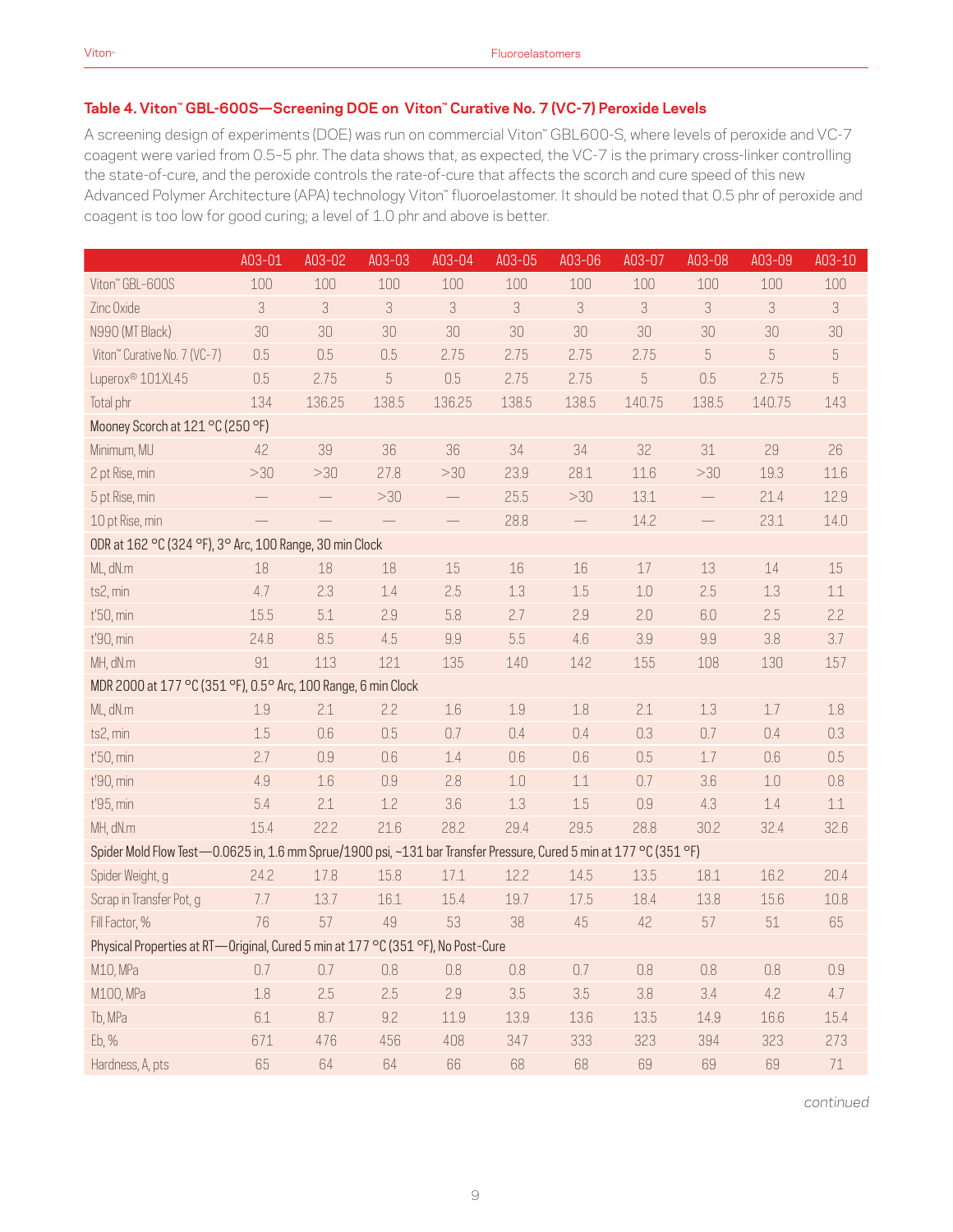# **Table 4. Viton™ GBL-600S—Screening DOE on Viton™ Curative No. 7 (VC-7) Peroxide Levels (continued)**

|                                                                                                        | A42-01         | A42-02      | A42-03         | A42-04         | A42-05         | $A42 - 06$     | A42-07      | A42-08         | A42-09         | A42-10         |
|--------------------------------------------------------------------------------------------------------|----------------|-------------|----------------|----------------|----------------|----------------|-------------|----------------|----------------|----------------|
| Viton" Curative No. 7 (VC-7) level                                                                     | 0.5            | 0.5         | 0.5            | 2.75           | 2.75           | 2.75           | 2.75        | 5              | 5              | 5              |
| Luperox <sup>®</sup> 101XL level                                                                       | 0.5            | 2.75        | 5              | 0.6            | 2.75           | 2.75           | 5           | 0.5            | 2.75           | $\sqrt{5}$     |
| Physical Properties at RT-Original, Cured 5 min at 177 °C (351 °F), Post-Cured 2 hr at 232 °C (450 °F) |                |             |                |                |                |                |             |                |                |                |
| M10, MPa                                                                                               | 0.8            | 0.9         | 1.0            | 0.9            | 0.9            | 0.9            | 1.0         | 1.0            | 1.0            | 1.2            |
| M100, MPa                                                                                              | 2.0            | 3.0         | 3.1            | 3.6            | 4.2            | 4.3            | 4.6         | 4.1            | 5.4            | 6.3            |
| Tb, MPa                                                                                                | 9.1            | 14.3        | 15.9           | 18.1           | 19.8           | 19.8           | 20.4        | 18.0           | 22.9           | 23.1           |
| Eb, %                                                                                                  | 567            | 440         | 424            | 380            | 335            | 314            | 315         | 312            | 300            | 278            |
| Hardness, A, pts                                                                                       | 68             | 69          | 71             | 70             | 72             | 72             | 74          | 73             | 74             | 76             |
| Compression Set, Method B, 0-Rings, 22 hr at 200 °C (392 °F)                                           |                |             |                |                |                |                |             |                |                |                |
| No Post-Cure                                                                                           | 63             | 36          | 43             | 24             | 23             | 21             | 24          | 20             | 20             | 23             |
| Post-Cured 2 hr at 232 °C (450 °F)                                                                     | 44             | 29          | 32             | 13             | 16             | 20             | 13          | 17             | 17             | $17\,$         |
| Physical Properties at RT-Heat-Aged 70 hr at 250 °C (482 °F) in Oven (Run on Post-Cured Samples)       |                |             |                |                |                |                |             |                |                |                |
| M100, MPa                                                                                              | 2.6            | 3.0         | 3.0            | 3.4            | 4.0            | 4.0            | 4.6         | 4.0            | 5.0            | 5.7            |
| Tb, MPa                                                                                                | 13.7           | 14.0        | 13.4           | 19.0           | 18.4           | 18.6           | 18.0        | 20.3           | 20.6           | 20.9           |
| Eb, %                                                                                                  | 592            | 503         | 470            | 430            | 386            | 384            | 356         | 341            | 303            | 310            |
| Hardness, A, pts                                                                                       | 72             | 72          | 74             | 72             | 74             | 74             | 75          | 73             | 75             | 78             |
| Pt Change                                                                                              | $\overline{4}$ | 3           | 3              | $\overline{c}$ | $\overline{c}$ | $\overline{c}$ | $\mathbf 1$ | $\bigcap$      | $\mathbf 1$    | $\overline{c}$ |
| % Change, M100                                                                                         | 30             | $\bigcap$   | $-3$           | $-6$           | $-5$           | $-6$           | $-1$        | $-2$           | $-8$           | $-9$           |
| % Change, Tb                                                                                           | 51             | $-3$        | $-16$          | 5              | $-7$           | $-6$           | $-12$       | 12             | $-10$          | $-10$          |
| % Change, Eb                                                                                           | $\overline{4}$ | 14          | 11             | 13             | 15             | 22             | 13          | $\overline{9}$ | $\mathbf 1$    | 12             |
| Physical Properties at RT-Heat-Aged 70 hr at 275 °C (527 °F) in Oven                                   |                |             |                |                |                |                |             |                |                |                |
| M100, MPa                                                                                              | 2.2            | 2.3         | 2.4            | 3.0            | 3.2            | 3.4            | 3.6         | 4.0            | 4.5            | 5.0            |
| Tb, MPa                                                                                                | 9.8            | 8.6         | 8.1            | 13.7           | 12.5           | 12.9           | 12.0        | 15.5           | 14.6           | 13.9           |
| Eb, %                                                                                                  | 548            | 503         | 478            | 390            | 397            | 394            | 379         | 378            | 336            | 327            |
| Hardness, A, pts                                                                                       | 72             | 72          | 73             | 72             | 73             | 74             | 75          | 74             | 76             | 79             |
| Pt Change                                                                                              | $\overline{4}$ | 3           | $\overline{c}$ | $\overline{c}$ | $\mathbf 1$    | $\overline{c}$ | $\mathbf 1$ | 1              | $\overline{c}$ | 3              |
| % Change, M100                                                                                         | 11             | $-23$       | $-25$          | $-16$          | $-23$          | $-20$          | $-23$       |                | $-18$          | $-20$          |
| % Change, Tb                                                                                           | 8              | $-40$       | $-49$          | $-24$          | $-37$          | $-35$          | $-41$       | $-14$          | $-36$          | $-40$          |
| % Change, Eb                                                                                           | $-3$           | 14          | 13             | 3              | 19             | 26             | 21          | 21             | 12             | 17             |
| Physical Properties at RT-ASTM Test 0il 1006, Aged 168 hr at 150 °C (302 °F) in Oven                   |                |             |                |                |                |                |             |                |                |                |
| M100, MPa                                                                                              | 2.9            | 3.9         | 4.1            | 4.4            | 5.5            | 5.2            | 6.1         | 4.9            | 6.7            | 7.2            |
| Tb, MPa                                                                                                | 9.0            | 10.3        | 9.9            | 12.0           | 12.0           | 12.0           | 11.9        | 12.6           | 12.6           | 13.2           |
| Eb, %                                                                                                  | 344            | 236         | 224            | 215            | 183            | 184            | 177         | 205            | 161            | 168            |
| Hardness, A, pts                                                                                       | 72             | 73          | 75             | 73             | 75             | 76             | 77          | 74             | 77             | 78             |
| Pt Change                                                                                              | $\overline{4}$ | $\sqrt{4}$  | $\overline{4}$ | 3              | 3              | $\sqrt{4}$     | 3           | $\perp$        | 3              | $\overline{c}$ |
| % Change, M100                                                                                         | 45             | 32          | 30             | 23             | 32             | 23             | 32          | 19             | 23             | 14             |
| % Change, Tb                                                                                           | $-1$           | $-28$       | $-37$          | $-34$          | $-39$          | $-39$          | $-42$       | $-30$          | $-45$          | $-43$          |
| % Change, Eb                                                                                           | $-39$          | $-46$       | $-47$          | $-43$          | $-46$          | $-41$          | $-44$       | $-34$          | $-46$          | $-40$          |
| Volume Change, %                                                                                       | $\mathbf 1$    | $\mathbf 1$ | $\mathbf 1$    | $\mathbf 1$    | $1\,$          | $\mathbf 1$    | $\mathbf 1$ | $\mathbf 1$    | $\mathbf 1$    | $\mathbf 1$    |
| Physical Properties at RT-Fuel C, Aged 168 hr at 40 °C (104 °F) in Oven                                |                |             |                |                |                |                |             |                |                |                |
| M100, MPa                                                                                              | 1.2            | 2.0         | 2.2            | 2.5            | 3.3            | 3.4            | $3.6\,$     | 2.9            | 4.0            | 4.4            |
| Tb, MPa                                                                                                | 7.8            | 12.8        | 13.3           | 13.7           | 15.4           | 14.8           | 15.5        | 14.5           | 15.8           | 16.0           |
| Eb, %                                                                                                  | 628            | 433         | 437            | 327            | 298            | 277            | 294         | 311            | 247            | 246            |
| Hardness, A, pts                                                                                       | 72             | 73          | 75             | 73             | 75             | 76             | 77          | 74             | 77             | 78             |
| Pt Change                                                                                              | $\sqrt{4}$     | $\sqrt{4}$  | $\overline{4}$ | 3              | 3              | $\overline{4}$ | $\sqrt{3}$  | $\mathbf 1$    | 3              | $\overline{c}$ |
| % Change, M100                                                                                         | $-41$          | $-31$       | $-29$          | $-32$          | $-22$          | $-21$          | $-22$       | $-29$          | $-27$          | $-30$          |
| % Change, Tb                                                                                           | $-15$          | $-11$       | $-16$          | $-24$          | $-22$          | $-25$          | $-24$       | $-19$          | $-31$          | $-31$          |
| % Change, Eb                                                                                           | $11\,$         | $-2$        | 3              | $-14$          | $-11$          | $-12$          | $-7$        | $\mathbb O$    | $-18$          | $-11$          |
| Volume Change, %                                                                                       | 13             | $12\,$      | 12             | $12\,$         | $12\,$         | $12\,$         | $12\,$      | $12\,$         | 12             | $12\,$         |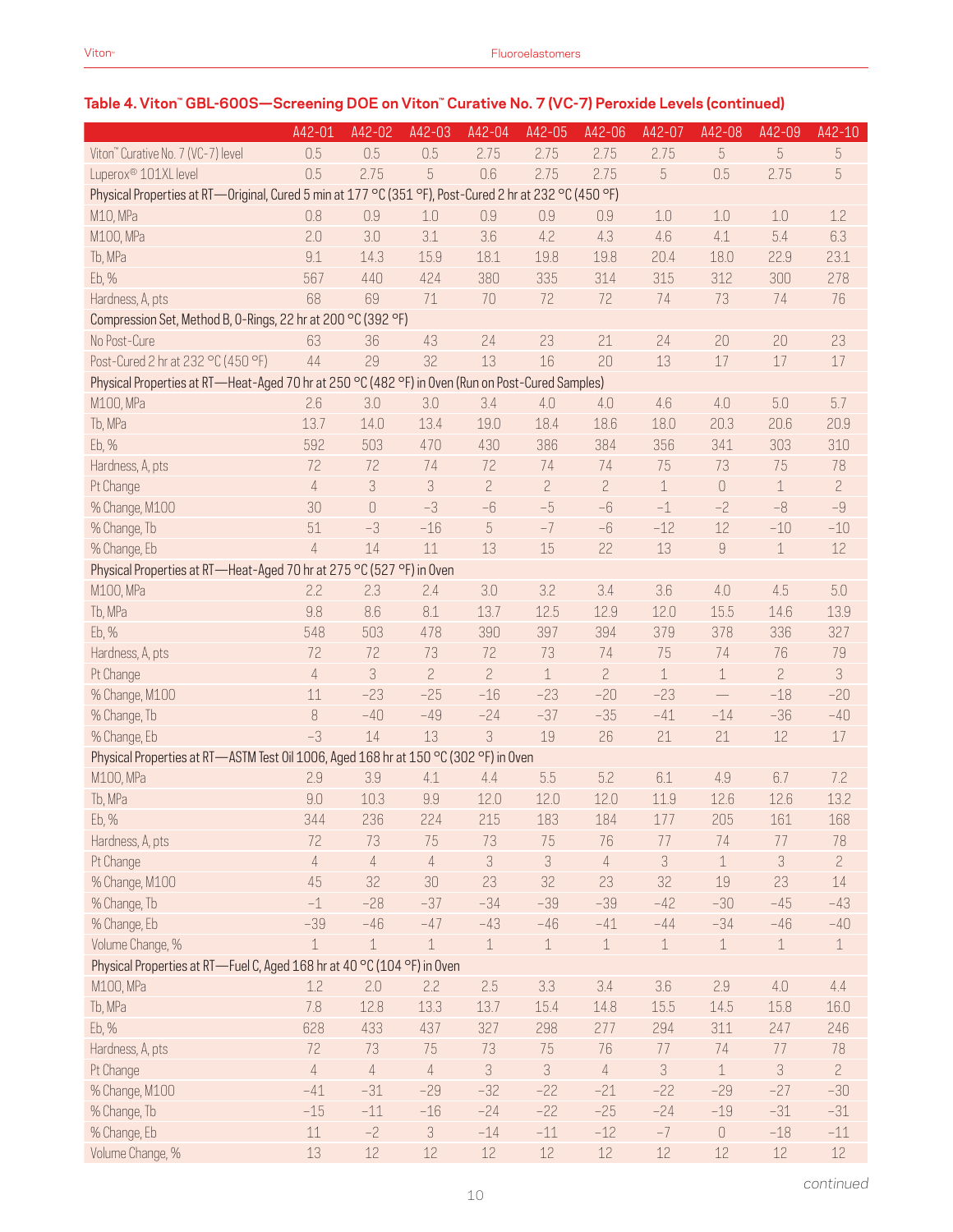|                                                                                    | A42-01      | A42-02         | A42-03      | A42-04         | A42-05         | A42-06           | A42-07         | A42-08                   | A42-09                   | A42-10         |
|------------------------------------------------------------------------------------|-------------|----------------|-------------|----------------|----------------|------------------|----------------|--------------------------|--------------------------|----------------|
| Physical Properties at RT-Water, Distilled, Aged 168 hr at 100 °C (212 °F) in Oven |             |                |             |                |                |                  |                |                          |                          |                |
| M100, MPa                                                                          | 2.1         | 2.9            | 3.0         | 3.6            | 4.3            | 4.1              | 4.5            | 4.0                      | 5.4                      | 5.6            |
| Tb, MPa                                                                            | 11.7        | 15.6           | 16.4        | 16.3           | 18.6           | 18.6             | 19.3           | 17.2                     | 19.8                     | 20.1           |
| Eb, %                                                                              | 573         | 469            | 448         | 358            | 329            | 344              | 345            | 352                      | 318                      | 287            |
| Hardness, A, pts                                                                   | 69          | 70             | 70          | 70             | 71             | 71               | 72             | 72                       | 72                       | 74             |
| Pt Change                                                                          | $\mathbf 1$ | $\mathbf 1$    | $-1$        | $\theta$       | $-1$           | $-1$             | $-2$           | $-1$                     | $-2$                     | $-2$           |
| % Change, M100                                                                     | 5           | $-3$           | $-3$        | $\mathbf 1$    | 3              | $-4$             | $-3$           | $-2$                     | $-1$                     | $-11$          |
| % Change, Tb                                                                       | 29          | $\overline{9}$ | 3           | $-10$          | $-6$           | $-6$             | $-5$           | $-5$                     | $-14$                    | $-13$          |
| % Change, Eb                                                                       | $\mathbf 1$ | 7              | 6           | $-6$           | $-2$           | 10               | 10             | 13                       | 6                        | 3              |
| Volume Change, %                                                                   | 5           | 3              | 6           | $\overline{4}$ | $\overline{4}$ | 3                | 5              | 3                        | $\overline{4}$           | 4              |
| Physical Properties at RT-Sulfuric Acid 96% Aged 168 hr at 70 °C (158 °F)          |             |                |             |                |                |                  |                |                          |                          |                |
| M100, MPa                                                                          | 2.5         | 3.6            | 3.9         | 3.9            | 4.9            | 4.7              | 5.5            | 4.3                      | 5.8                      | 6.5            |
| Tb, MPa                                                                            | 11.3        | 16.8           | 17.9        | 19.2           | 20.8           | 21.0             | 21.4           | 20.3                     | 22.3                     | 24.3           |
| Eb, %                                                                              | 525         | 420            | 383         | 379            | 326            | 339              | 322            | 345                      | 295                      | 288            |
| Hardness, A, pts                                                                   | 71          | 72             | 72          | 71             | 73             | 74               | 75             | 73                       | 75                       | 77             |
| Pt Change                                                                          | 3           | 3              | $\mathbf 1$ | $\mathbf 1$    | 1              | $\overline{c}$   | $\mathbf 1$    | 0                        | $\mathbf 1$              | $\mathbf 1$    |
| % Change, M100                                                                     | 27          | 21             | 25          | 9              | 18             | 11               | 19             | 5                        | 6                        | $\overline{4}$ |
| % Change, Tb                                                                       | 25          | 17             | 13          | 7              | 6              | $6 \overline{6}$ | 5              | 13                       | $-3$                     | 5              |
| % Change, Eb                                                                       | $-7$        | $-5$           | $-10$       | $\overline{0}$ | $-3$           | 8                | $\overline{c}$ | 10                       | $-2$                     | $\overline{4}$ |
| Volume Change, %                                                                   | 2           | $\overline{a}$ | 3           | $\overline{c}$ | $\overline{c}$ | $\overline{c}$   | 3              | $\overline{\phantom{0}}$ | $\overline{\phantom{0}}$ | $\mathbf{2}$   |

#### **Table 4. Viton™ GBL-600S—Screening DOE on Viton™ Curative No. 7 (VC-7) Peroxide Levels (continued)**

# **Figure 1.**